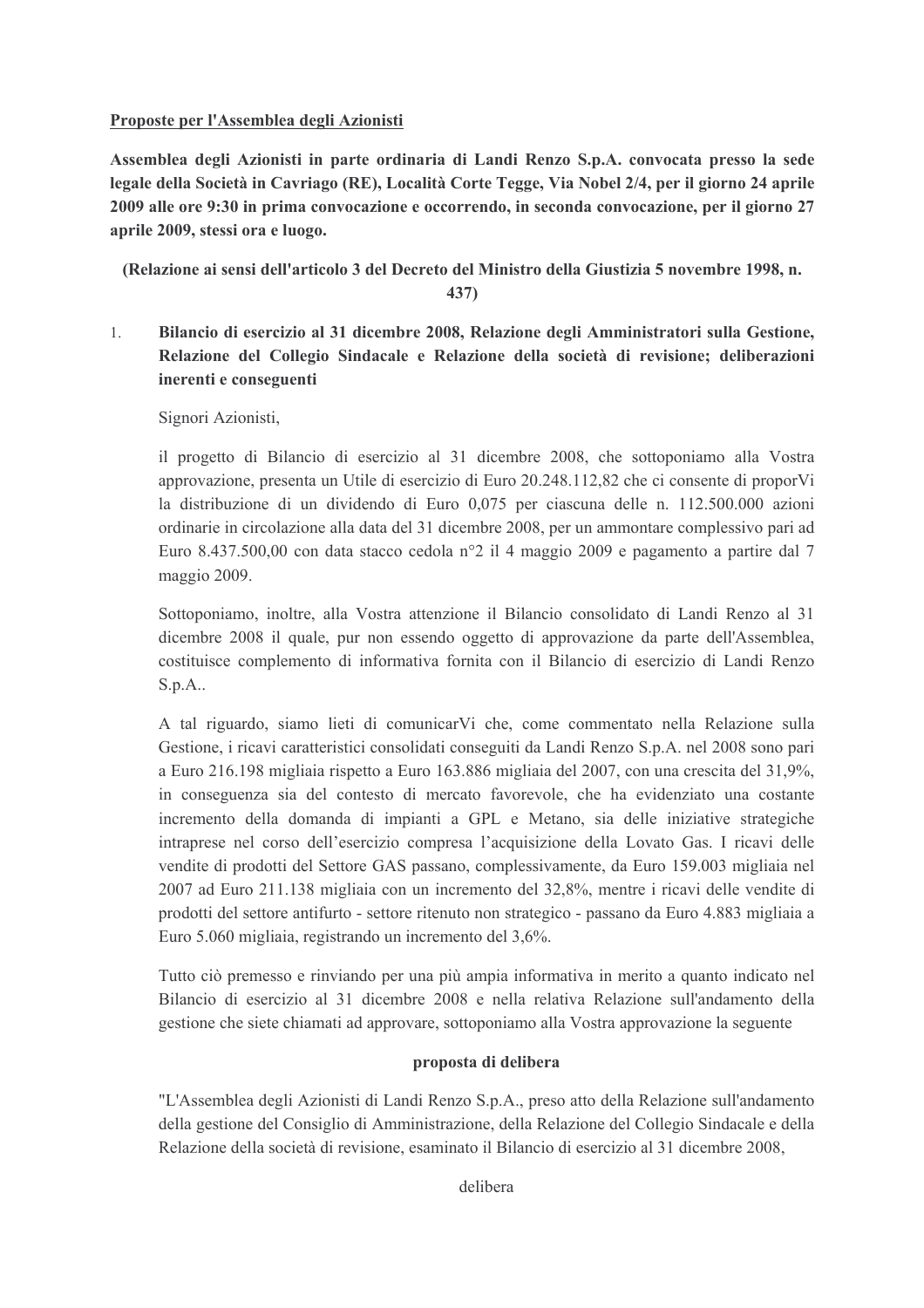- di approvare il Bilancio di esercizio al 31 dicembre 2008, che evidenzia un Utile di esercizio di  $(1)$ Euro 20.248.112,82, così come presentato dal Consiglio di Amministrazione nel suo complesso e nelle singole appostazioni, nonché la relativa Relazione sull'andamento della gestione del Consiglio di Amministrazione;
- di destinare l'Utile di esercizio pari ad Euro 20.248.112,82 come segue:  $(2)$

- a Riserva Legale per Euro 1.012.405.64, pari al 5% dell'Utile dell'esercizio;

- a Riserva Straordinaria per Euro 10.798.207,18;

- agli azionisti un dividendo di Euro 0,075 per ciascuna delle 112.500.000 azioni in circolazione, per un ammontare complessivo pari ad Euro 8.437.500.00;

- di mettere in pagamento il dividendo di Euro 0,075, al lordo delle eventuali ritenute di legge,  $(3)$ per ciascuna delle n. 112.500.000 azioni ordinarie in circolazione al 31 dicembre 2008 con data di stacco della cedola nº 2 il 4 maggio 2009 e pagamento a partire dal 7 maggio 2009. Il pagamento sarà effettuato per il tramite degli intermediari autorizzati presso i quali sono registrate le azioni nel Sistema Monte Titoli;
- di autorizzare il Presidente del Consiglio di Amministrazione, qualora il numero delle azioni  $(4)$ proprie si modifichi prima della data di stacco del dividendo:

- a destinare l'importo del dividendo di competenza delle azioni eventualmente acquistate alla voce riserva straordinaria;

- a ridurre la voce riserva straordinaria dell'importo corrispondente al dividendo di competenza delle azioni proprie eventualmente cedute".

\* \* \*

 $2.$ Ampliamento del Consiglio di Amministrazione della Società da sei a sette membri mediante la nomina di un nuovo amministratore; determinazione della durata e del relativo compenso; delibere inerenti e conseguenti

Signori Azionisti,

siete stati convocati in Assemblea per sottoporre alla Vostra approvazione la proposta di ampliare il numero dei componenti il Consiglio di Amministrazione da 6 a 7 membri, mediante la nomina di un nuovo amministratore.

Viene allegato alla presente relazione il curriculum vitae del Signor Claudio Carnevale al fine di fornire agli azionisti adeguate informazioni in merito alle caratteristiche personali e professionali del candidato a far parte del consiglio della Società. Si segnala inoltre che il Signor Carnevale, con dichiarazione rilasciata alla Società in data 12 marzo 2009 ha accettato la candidatura e, subordinatamente alla sua nomina da parte dell'assemblea, la carica di amministratore. Ha inoltre dichiarato l'insussistenza di cause di ineleggibilità e di decadenza a norma dell'articolo 2382 del codice civile e di essere in possesso, ai sensi dell'articolo 147 quinquies del TUF, dei requisiti di onorabilità stabiliti per i membri degli organi di controllo dall'art. 2 del Decreto del Ministero della Giustizia n. 162 del 30 marzo 2000.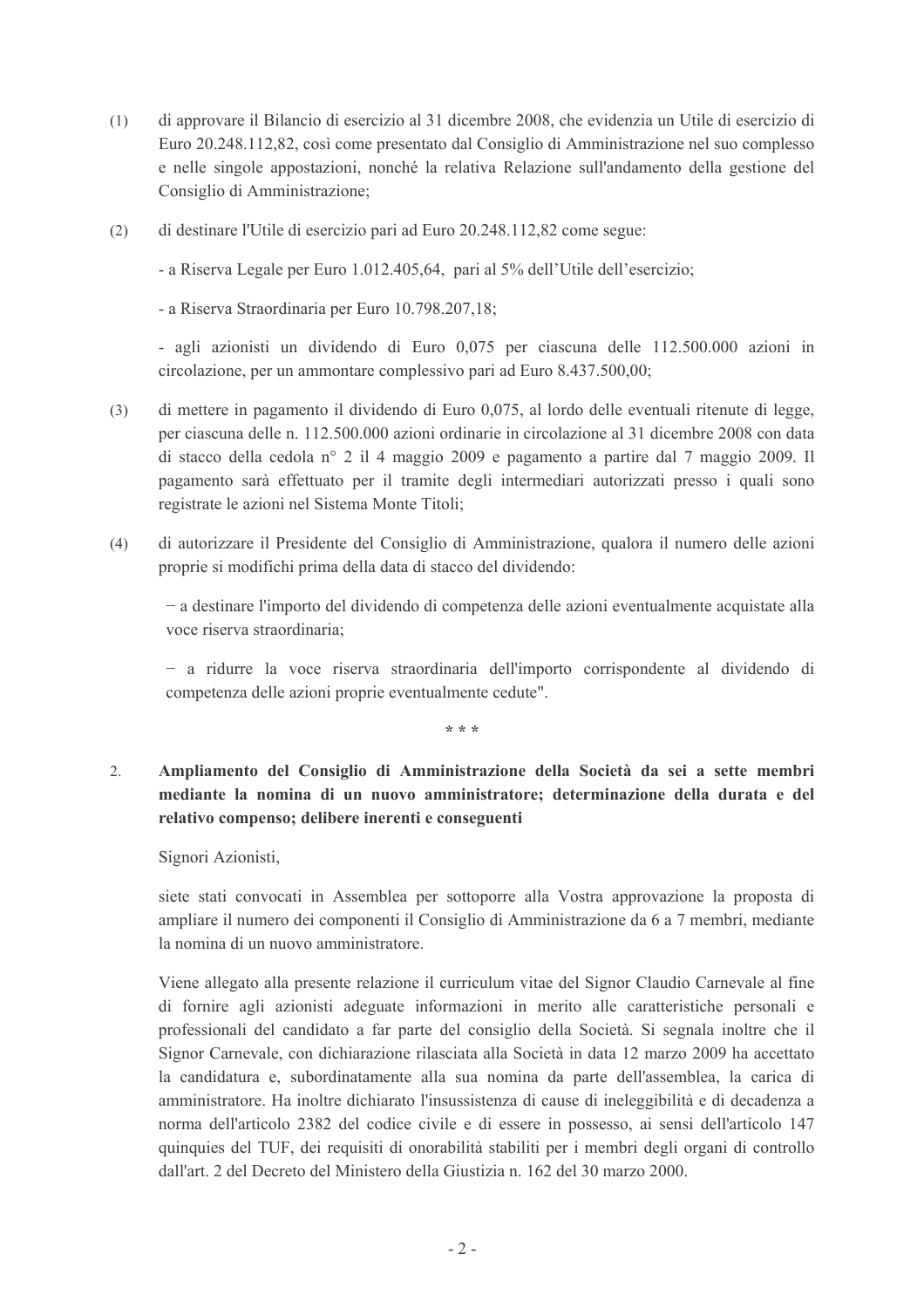Il Signor Carnevale ha dichiarato inoltre di non essere in possesso dei requisiti di indipendenza di cui all'articolo 148 comma 3 del TUF

La nomina di un nuovo consigliere ad integrazione dei componenti il Consiglio di Amministrazione della Società avverrà con le modalità e le maggioranze ordinarie previste dalla legge, in quanto la procedura del voto di lista contemplata nell'articolo 14 dello Statuto Sociale trova applicazione solamente per il caso di nomina dell'intero organo amministrativo.

Tutto ciò premesso, sottoponiamo alla Vostra approvazione la seguente

# proposta di delibera

che dovrà essere integrata con il nominativo dell'amministratore che sarà nominato dall'Assemblea:

"L'Assemblea ordinaria degli azionisti di Landi Renzo S.p.A., sulla base della relazione del Consiglio di Amministrazione

## delibera

- $(1)$ di fissare in 7 il numero dei membri del Consiglio di Amministrazione, secondo quando consentito dall'articolo 14 del vigente Statuto;
- $(2)$ di integrare il Consiglio di Amministrazione della Società nominando quale membro dello stesso il Signor Claudio Carnevale, nato a Nole Canavese (TO) il 5 aprile 1961,  $e$ residente in Nole Canavese, vicolo Chiesa n. 5, codice fiscale CRNCLD61D05F925Y, il quale cesserà insieme ai consiglieri già in carica e quindi con l'approvazione del bilancio relativo all'esercizio chiuso il 31 dicembre 2009;
- $(3)$ di fissare per il componente di nuova nomina un compenso corrispondente a quello in essere per i membri non investiti di particolari cariche pari ad Euro 15.000 lordi annui.

\* \* \*

## Determinazione della remunerazione in parte variabile degli amministratori esecutivi in  $\mathcal{E}$ conformità alle vigenti disposizioni regolamentari; deliberazioni inerenti e conseguenti

Signori Azionisti,

come noto, le nuove disposizioni emanate da Borsa Italiana S.p.A. e divenute efficaci il 26 marzo 2007 prevedono, tra i requisiti necessari per mantenere la qualifica di STAR, che una parte significativa della remunerazione degli amministratori esecutivi e alti dirigenti abbia natura incentivante

Si ricorda preliminarmente che l'Assemblea in parte ordinaria degli Azionisti del 16 maggio 2007 ha previsto, tra l'altro, quale emolumento per i membri del Consiglio di Amministrazione per il triennio di carica, un importo annuo complessivo lordo, nonché la corresponsione di un gettone di presenza per ciascun intervento alle riunioni del Consiglio, ferma restando la facoltà per il Consiglio di Amministrazione di attribuire agli amministratori investiti di particolari cariche eventuali ulteriori compensi ai sensi dell'articolo 2389 comma 3 del codice civile.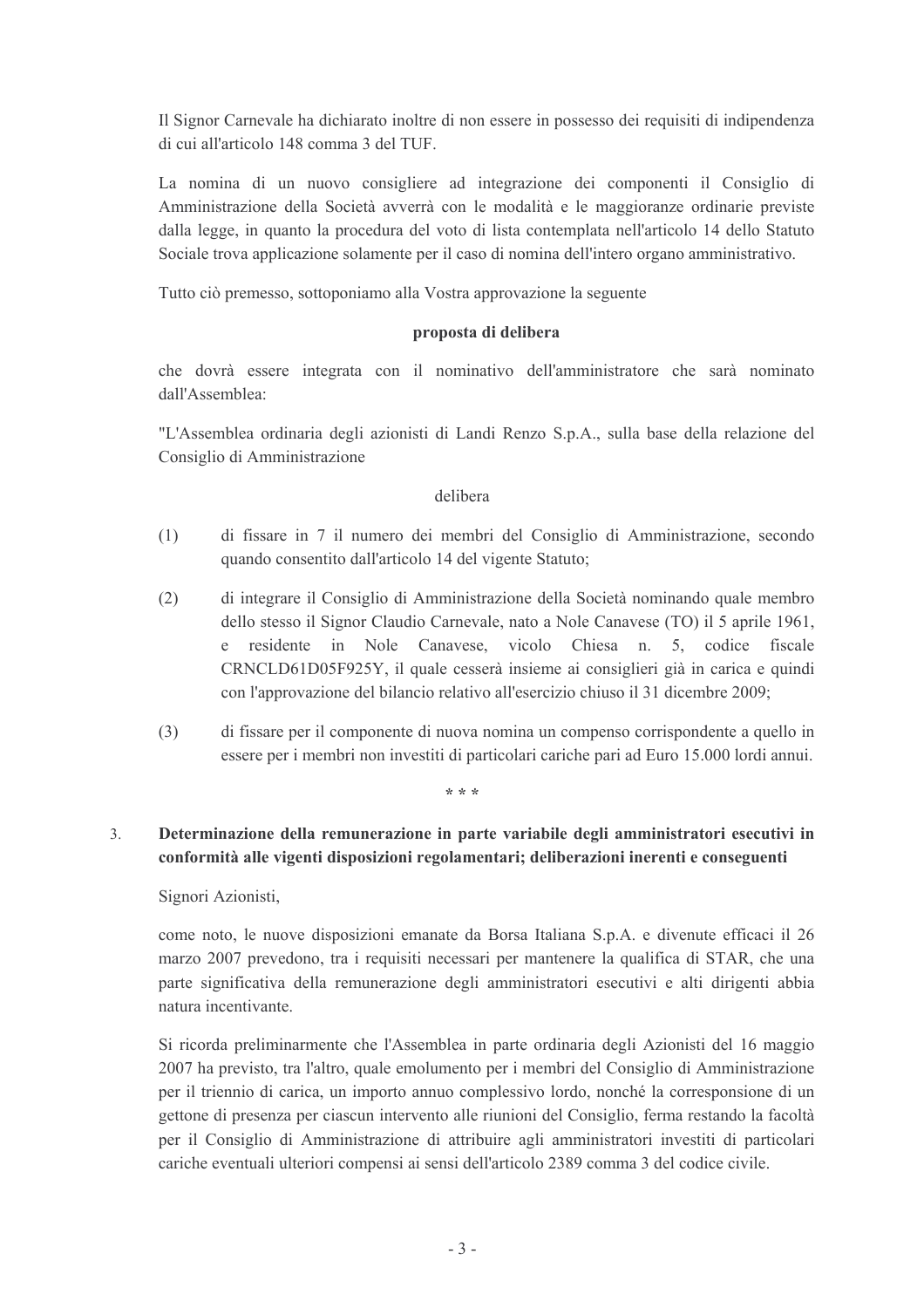Inoltre, l'Assemblea del 23 aprile 2008 aveva determinato l'ammontare massimo della parte variabile della remunerazione da corrispondersi agli amministratori esecutivi per l'esercizio 2008; la corresponsione di tale parte variabile era condizionata al raggiungimento di obiettivi specifici precedentemente individuati dal Consiglio di Amministrazione nel fatturato e nell'EBITDA del Gruppo. Era stato altresì deliberato di rinviare all'esercizio 2009 l'individuazione dei parametri al cui raggiungimento condizionare la corresponsione della parte variabile dell'emolumento degli stessi per l'esercizio 2009, al fine di tenere in considerazione l'andamento della Società e del Gruppo, le prospettive di sviluppo degli stessi e l'andamento complessivo del mercato.

Il 12 marzo 2009 il Consiglio di Amministrazione, sulla base di quanto indicato dal Comitato per la remunerazione, ha approvato la proposta riguardante il sistema di remunerazione, nella sua componente variabile a favore degli amministratori esecutivi con responsabilità strategiche per l'esercizio 2009, che viene sottoposta alla Vostra approvazione.

Tale proposta è finalizzata ad individuare un'adeguata strutturazione della remunerazione che (i) tenga conto del requisito secondo cui una parte significativa della remunerazione degli amministratori esecutivi deve essere legata ai risultati economici conseguiti dall'emittente e/o al raggiungimento di obiettivi specifici preventivamente indicati dal consiglio di amministrazione; e (ii) sia tale da assicurare l'allineamento degli interessi degli amministratori esecutivi e di quelli che tra loro svolgono funzioni di alta dirigenza con il perseguimento dell'obiettivo prioritario della creazione di valore per gli Azionisti in un orizzonte di medio - lungo periodo.

Il Consiglio, in particolare, ha deliberato di proporre all'Assemblea degli Azionisti di determinare l'ammontare massimo della remunerazione variabile da attribuirsi a ciascun amministratore esecutivo per l'esercizio 2009, da corrispondersi al raggiungimento degli obiettivi specificamente individuati dal Consiglio di Amministrazione.

Il Consiglio, nella medesima seduta, ha determinato per l'esercizio 2009, quali obiettivi al cui raggiungimento condizionare la corresponsione della parte variabile dell'emolumento annuo lordo spettante a ciascun amministratore esecutivo, entro l'ammontare massimo che sarà determinato dall'Assemblea degli Azionisti, il fatturato e l'EBITDA del Gruppo, stabilendo (i) in Euro 250 milioni l'ammontare minimo del fatturato del Gruppo al di sotto del quale non sarà corrisposta la relativa quota parte variabile della remunerazione, ed (ii) in Euro 50 milioni l'ammontare minimo dell'EBITDA del Gruppo al di sotto del quale non sarà corrisposta la relativa quota parte variabile della remunerazione.

Il Consiglio ha inoltre stabilito che l'ammontare massimo della remunerazione variabile sia determinata dall'Assemblea nel seguente modo:

- in misura pari al 50% della parte variabile dell'emolumento da corrispondersi a ciascun  $(a)$ amministratore esecutivo al raggiungimento di entrambi gli obiettivi fissati nel fatturato del Gruppo in Euro 250 milioni e nell'EBITDA del Gruppo in Euro 50 milioni;
- $(b)$ in misura pari al 15% della parte variabile dell'emolumento da corrispondersi a ciascun amministratore esecutivo al raggiungimento dell'obiettivo fissato nell'EBITDA del Gruppo da Euro 50 milioni e 1 Euro a Euro 52 milioni;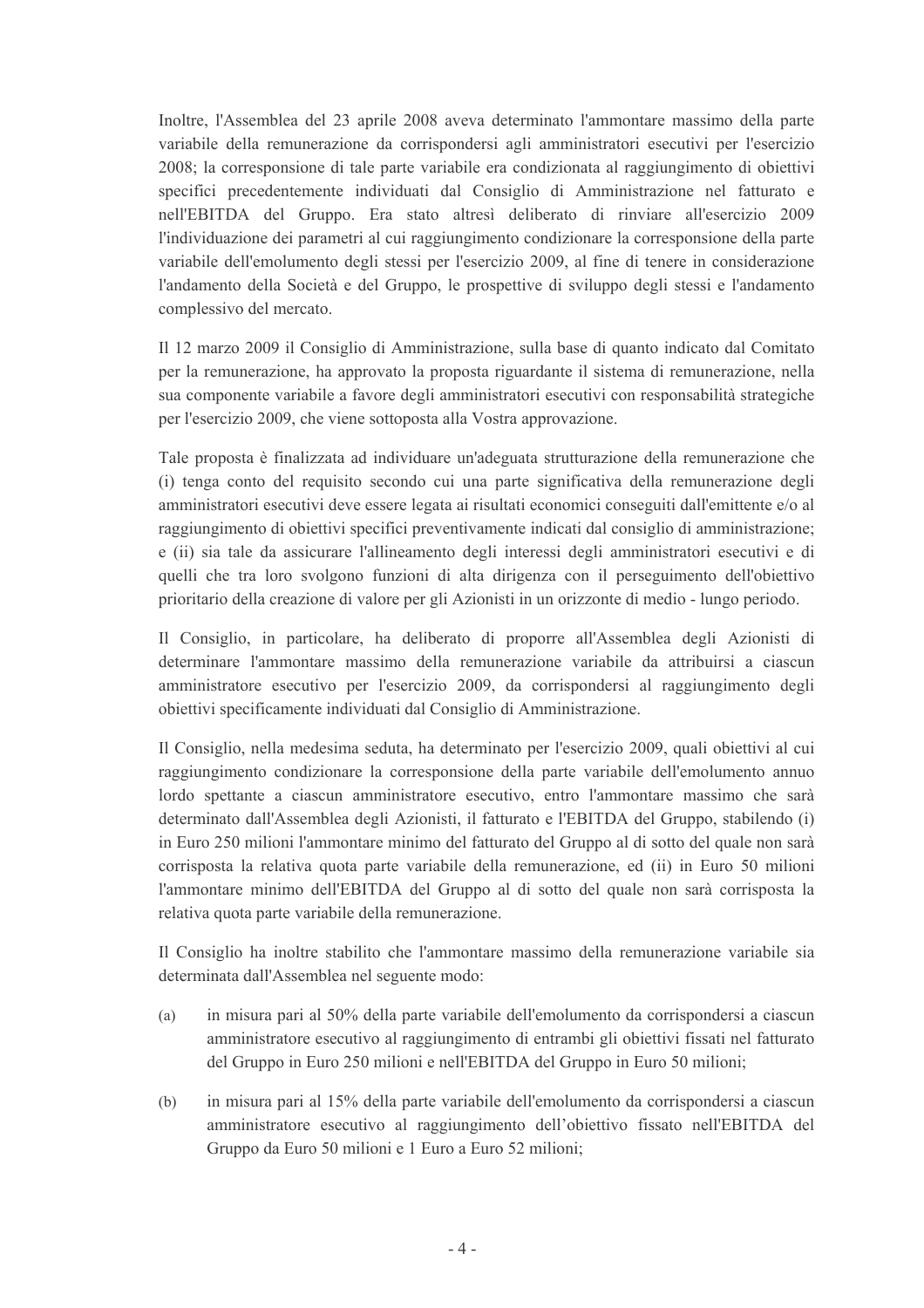- in misura pari al 15% della parte variabile dell'emolumento da corrispondersi a ciascun  $(c)$ amministratore esecutivo al raggiungimento dell'obiettivo fissato nell'EBITDA del Gruppo da Euro 52 milioni e 1 Euro a Euro 55 milioni;
- $(d)$ in misura pari al 20% della parte variabile dell'emolumento da corrispondersi a ciascun amministratore esecutivo al raggiungimento dell'obiettivo fissato nell'EBITDA del Gruppo superiore ad Euro 55 milioni.

Pertanto, l'Assemblea degli Azionisti è chiamata a provvedere in merito alla parte variabile del sistema di remunerazione degli amministratori esecutivi per l'esercizio 2009, sulla base degli obiettivi di fatturato e EBITDA del Gruppo, già individuati dal Consiglio di Amministrazione.

 $* * *$ 

#### Integrazione della proposta di revisione contabile della società KPMG S.p.A. per gli  $\overline{4}$ . esercizi 2008-2015; deliberazioni inerenti e conseguenti

# Signori Azionisti,

l'incarico di revisione del bilancio della Società e del Consolidato di Gruppo è affidato alla società KPMG S.p.A. fino all'approvazione del bilancio al 31 dicembre 2015.

Il Consiglio di Amministrazione ha esaminato una proposta di integrazione della revisione contabile relativa agli esercizi 2008-2015, presentata dalla società di revisione in data 17 dicembre 2008, a seguito del perfezionamento dell'acquisto, nell'ottobre 2008, della totalità delle azioni rappresentative dell'intero capitale sociale di Lovato Gas S.p.A. e del conseguente ampliamento del perimetro di consolidamento del Gruppo, nonché a seguito delle modifiche della struttura del Gruppo per effetto della fusione per incorporazione della controllata Landi S.r.l. nella Società (la "Proposta").

La Proposta prevede:

che i corrispettivi relativi alla revisione del bilancio d'esercizio e consolidato al 31 dicembre 2008 della Società siano determinati come segue:

|                                                                                 | <b>Ore</b> | Corrispettivi $\epsilon$ |
|---------------------------------------------------------------------------------|------------|--------------------------|
| Revisione contabile del bilancio d'esercizio di Landi Renzo S.p.A.              |            |                          |
| a. Procedure di revisione sul bilancio della Landi Renzo S.p.A.                 | 700        | 73.800                   |
|                                                                                 |            |                          |
| Revisione contabile del bilancio consolidato di Gruppo                          |            |                          |
| Procedure di revisione sul bilancio consolidato del Gruppo Landi<br>a.          |            |                          |
| Renzo                                                                           | 200        | 23.300                   |
| Procedure di revisione aggiuntive sul bilancio consolidato al 31 dicembre<br>b. |            |                          |
| 2008 per effetto dell'incremento dell'area di consolidamento                    | 20         | 2.000                    |
|                                                                                 | 220        | 25.300                   |
|                                                                                 |            |                          |
| Revisione contabile limitata del bilancio semestrale abbreviato consolidato di  |            |                          |
| Landi Renzo S.p.A.                                                              | 400        | 41.500                   |
| Procedure di revisione aggiuntive sui. bilancio consolidato al 30 giugno<br>a.  |            |                          |
| 2009 per effetto dell'incremento dell'area di consolidamento                    | 15         | 1.500                    |
|                                                                                 | 415        | 43,000                   |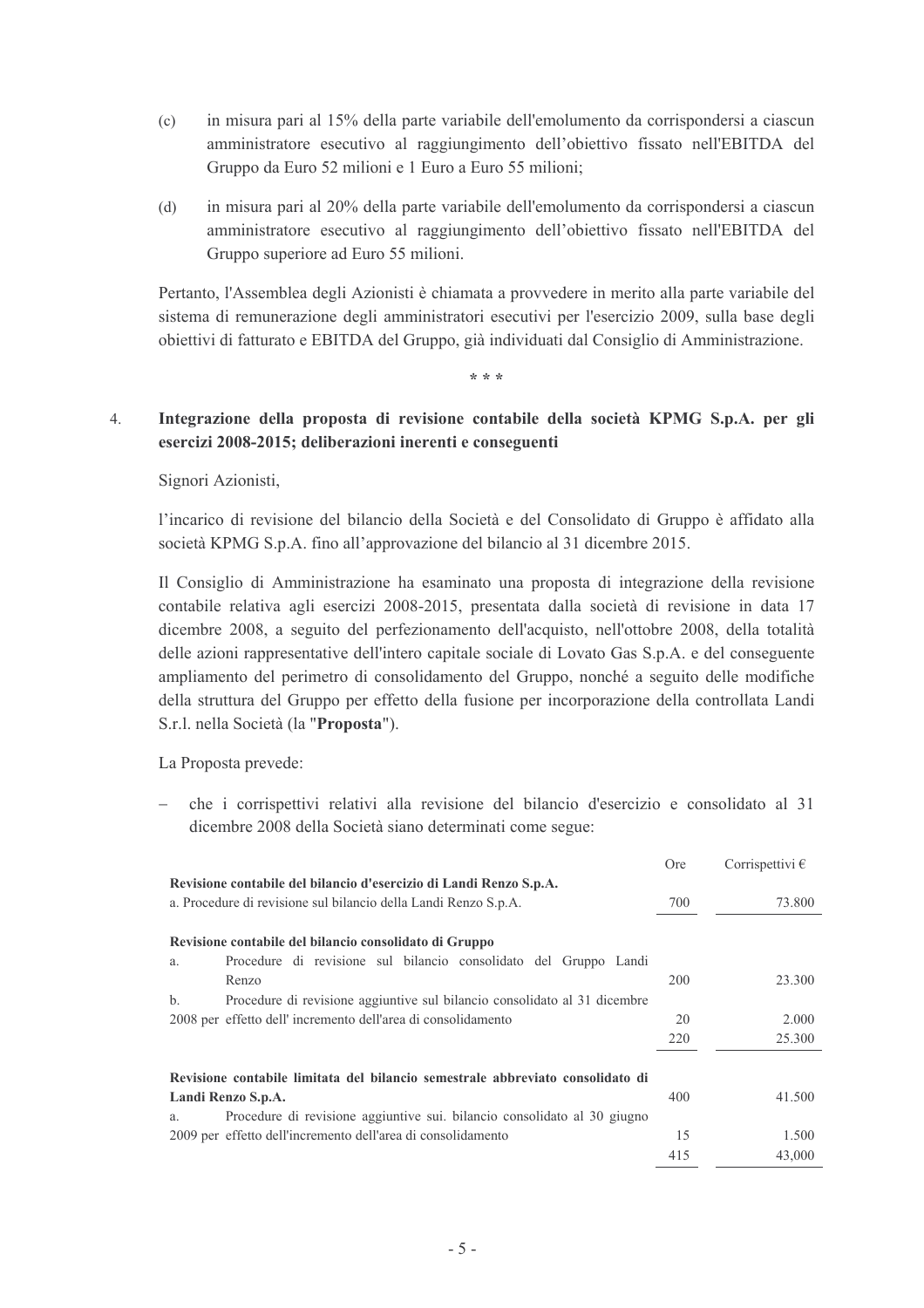che i corrispettivi relativi alla revisione del bilancio d'esercizio e consolidato per gli esercizi con chiusura dai 31 dicembre 2009 al 31 dicembre 2015 della Società, siano determinati conto segue:

|                                                                                | <b>Ore</b> | Corrispettivi $\epsilon$ |
|--------------------------------------------------------------------------------|------------|--------------------------|
| Revisione contabile dei bilancio dell'esercizio di Landi Renzo S.p.A.          |            |                          |
| Procedure di revisione sul bilancio di Landi Renzo S.p.A.                      | 700        | 73.800                   |
|                                                                                |            |                          |
| Revisione contabile del bilancio consolidato di Gruppo                         |            |                          |
| Procedure di revisione sul bilancio consolidato del Gruppo Landi Renzo         | 220        | 25.300                   |
|                                                                                |            |                          |
| Revisione contabile limitata dei bilancio semestrale abbreviato consolidato di |            |                          |
| Landi Renzo S.p.A.                                                             | 415        | 43.000                   |

Il Presidente del Collegio Sindacale, Dottor Luca Gaiani, a nome dell'intero Collegio, ha espresso parere favorevole e condivide la Proposta di integrazione della revisione contabile della società KPMG S.p.A. per gli esercizi 2008-2015, così come formulata dal Consiglio di Amministrazione ed illustrata nella presente Relazione.

Tutto ciò premesso, sottoponiamo alla Vostra approvazione la seguente

## proposta di delibera

"L'Assemblea degli Azionisti di Landi Renzo S.p.A., preso atto della Proposta di integrazione della revisione contabile della società KPMG S.p.A. per gli esercizi 2008-2015 e del parere favorevole e della condivisione del Collegio Sindacale,

## delibera

di approvare la Proposta di integrazione della revisione contabile della società KPMG  $(1)$ S.p.A. per gli esercizi 2008-2015".

ر<br>ماہ ماہ ماہ

Autorizzazione all'acquisto ed alla disposizione di azioni proprie, previa revoca della delibera assunta dall'Assemblea degli Azionisti del 23 aprile 2008, per quanto non

# (Relazione ex art. 73 ed ex Allegato 3A della Deliberazione Consob n. 11971 del 14 maggio 1999 e successive modifiche ed integrazioni)

Signori Azionisti,

utilizzato; deliberazioni inerenti e conseguenti

 $\overline{5}$ 

l'Assemblea dei soci del 23 aprile 2008 aveva autorizzato la Società all'acquisto di azioni proprie per un periodo di 18 mesi dalla data della deliberazione, nonché alla loro disposizione senza limiti temporali.

Nel corso dell'esercizio 2008 e sino alla data odierna la Società non ha proceduto all'acquisto di azioni proprie. La Società, pertanto, alla data odierna non risulta detenere in portafoglio azioni proprie.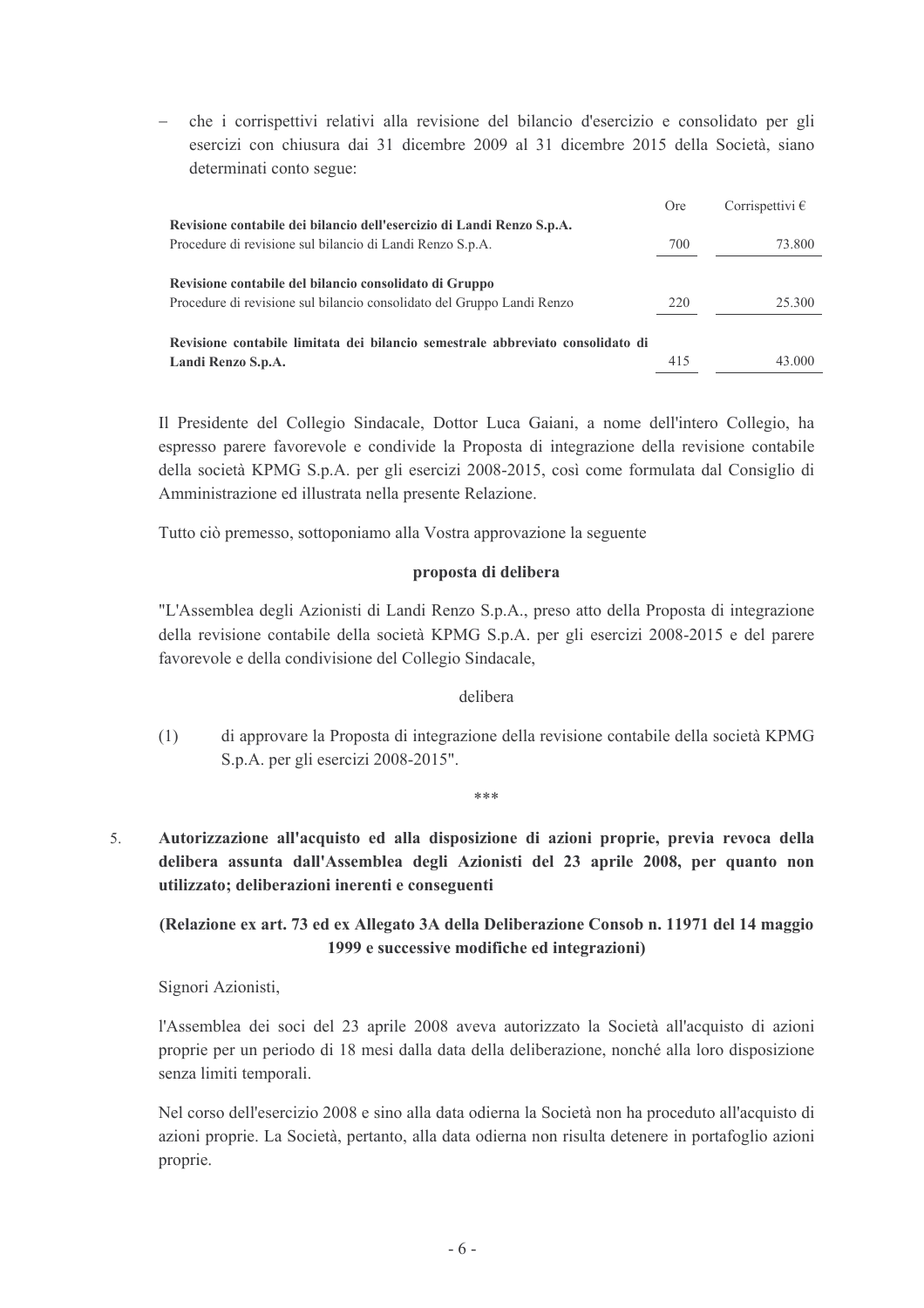Poiché il termine di validità dell'autorizzazione di cui sopra verrà a scadere il prossimo 23 ottobre 2009, al fine di evitare la convocazione di un'apposita assemblea in prossimità di detta scadenza e considerato che tale proposta è in linea con la prassi seguita dalla maggior parte delle società quotate, riteniamo utile propor Vi di procedere ad una nuova autorizzazione all'acquisto e alla disposizione di azioni proprie ai sensi degli articoli 2357 e seguenti del codice civile, previa revoca dell'autorizzazione deliberata dalla precedente delibera dell'Assemblea degli Azionisti, per quanto non utilizzato.

Di seguito vengono indicati i motivi e le modalità dell'acquisto e della disposizione di azioni proprie per i quali Vi chiediamo l'autorizzazione.

### $(A)$ Motivazioni per le quali è richiesta l'autorizzazione all'acquisto ed alla disposizione di azioni proprie

L'autorizzazione è richiesta perché è opinione del Consiglio di Amministrazione che l'acquisto di azioni proprie possa rappresentare un'interessante opportunità di investimento e/o possa essere funzionale al miglioramento della struttura finanziaria della Società.

L'autorizzazione è richiesta per svolgere, nel rispetto della normativa anche regolamentare vigente, un'azione stabilizzatrice dei corsi in relazione ad anomalie contingenti di mercato, migliorando la liquidità del titolo.

L'autorizzazione è altresì richiesta al fine di disporre di azioni proprie da utilizzare nell'ambito di piani di *stock options* per amministratori esecutivi, dipendenti, inclusi i dirigenti ed i collaboratori della Società e delle società da questa controllate, oppure nell'ambito di operazioni di acquisizione ovvero a servizio di eventuali emissioni di prestiti obbligazionari convertibili in azioni della Società. L'acquisto di azioni proprie potrà, inoltre, essere utilizzato per un efficiente impiego della liquidità aziendale.

Si propone inoltre all'Assemblea di autorizzare contestualmente il Consiglio di Amministrazione anche alla disposizione delle azioni che saranno eventualmente acquisite ritenendosi tale possibilità un importante strumento di flessibilità gestionale e strategica.

#### Numero massimo e valore nominale delle azioni cui si riferisce l'autorizzazione (B)

L'acquisto per il quale si richiede l'autorizzazione è riferito alle azioni ordinarie della Società il cui numero massimo, nel rispetto dei limiti di cui all'articolo 2357, comma terzo, codice civile, non potrà avere un valore nominale complessivo, incluse le azioni eventualmente possedute alla data odierna dalla Società e dalle società controllate, eccedente la decima parte dell'intero capitale sociale. Alle società controllate da Landi Renzo saranno impartite disposizioni per la tempestiva comunicazione di eventuali acquisti di azioni Landi Renzo al fine di assicurare il rispetto del suddetto limite complessivo del 10% del capitale sociale della Società.

Il corrispettivo pagato o ricevuto a fronte delle operazioni di compravendita delle azioni proprie sarà rilevato direttamente a Patrimonio netto sulla base del Principio contabile internazionale "IAS 32" e, comunque, la loro rilevazione contabile avverrà nelle forme previste dalla disciplina di volta in volta vigente.

#### Durata dell'autorizzazione  $(C)$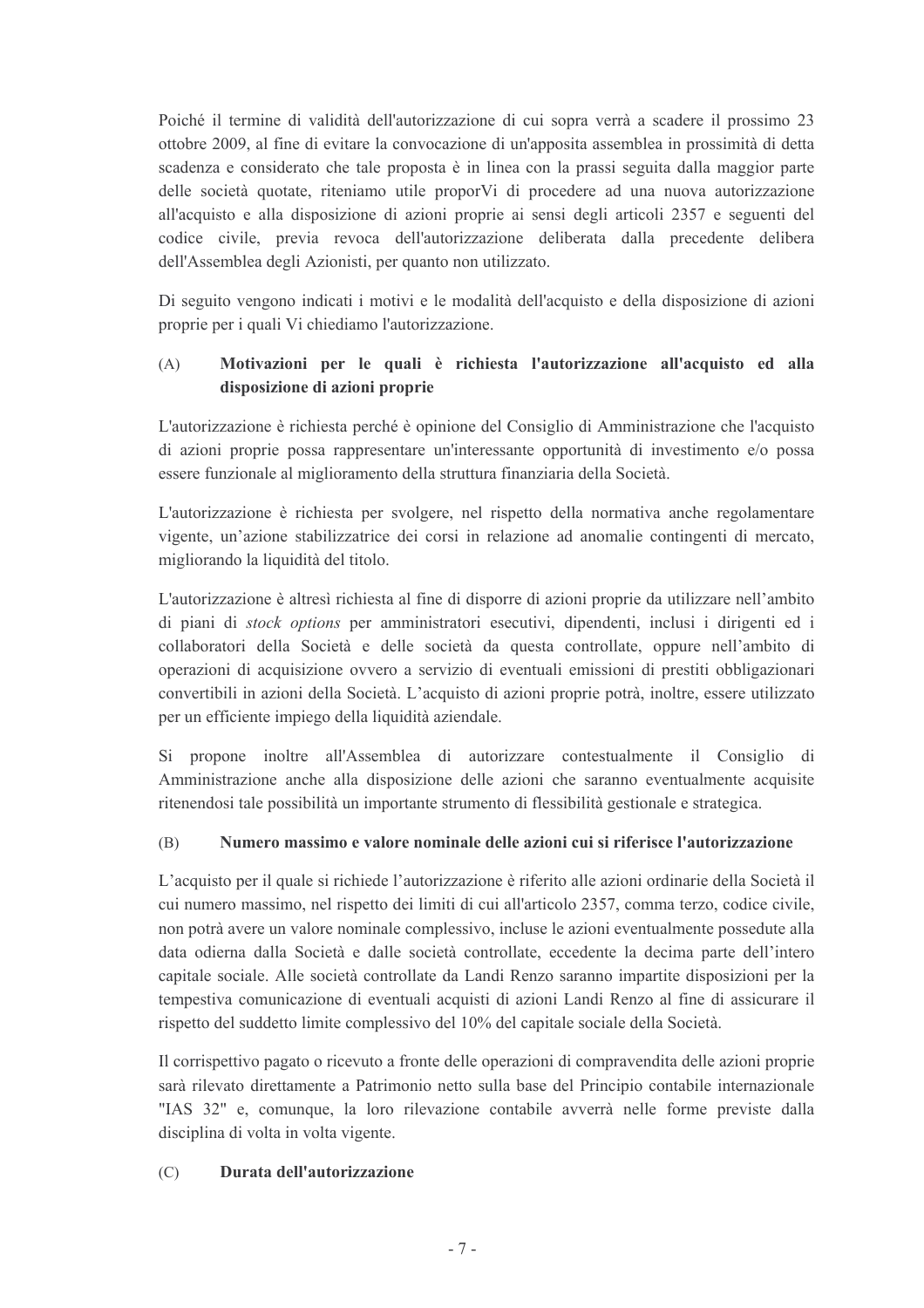La proposta prevede che le azioni possano essere acquistate entro un periodo di 18 mesi a far tempo dalla data in cui l'Assemblea avrà adottato la relativa deliberazione, mentre l'autorizzazione alla disposizione è richiesta senza limiti temporali.

#### Corrispettivi dell'acquisto e della disposizione delle azioni (D)

Le azioni potranno essere acquistate ad un prezzo che non dovrà essere né inferiore né superiore al 20% rispetto al prezzo di riferimento fatto registrare dal titolo in Borsa nella seduta precedente ad ogni singola operazione di acquisto.

Le azioni potranno essere cedute ad un prezzo che non dovrà essere né inferiore né superiore al 20% rispetto al prezzo di riferimento fatto registrare dal titolo in Borsa nella seduta precedente ad ogni singola operazione. Tali limiti di prezzo non saranno applicabili qualora la cessione di azioni avvenga nei confronti di dipendenti, inclusi i dirigenti, di amministratori esecutivi e collaboratori di Landi Renzo e delle società da questa controllate nell'ambito di piani di stock option per incentivazione agli stessi rivolti.

## $(E)$ Modalità attraverso le quali potranno essere effettuati gli acquisti e le disposizioni delle azioni

Gli acquisti di azioni proprie verranno effettuati nel rispetto delle disposizioni vigenti per le società quotate e cioè in conformità alle previsioni di cui agli articoli 144-bis del Regolamento 11971/99 e 132 del D. Lgs. n. 58 del 24 febbraio 1998 ("D.Lgs. 58/98"), nonché secondo le modalità stabilite dal Regolamento di Borsa Italiana S.p.A. e da ogni altra norma applicabile, ivi incluse le norme di cui alla Direttiva 2003/6/CE del 28 gennaio 2003 e le relative norme di esecuzione, comunitarie e nazionali, e, pertanto, tramite le seguenti modalità:

- $\mathbf{i}$ offerta pubblica di acquisto o scambio;
- $ii.$ sui mercati regolamentati secondo le modalità operative stabilite nei regolamenti di organizzazione e gestione dei mercati stessi, che non consentano l'abbinamento diretto delle proposte di negoziazione in acquisto con predeterminate proposte di negoziazione in vendita;
- iii. acquisto e vendita di strumenti derivati negoziati nei mercati regolamentati che prevedano la consegna física delle azioni sottostanti, a condizione che il regolamento di organizzazione e gestione del mercato preveda modalità conformi a quelle previste dall'art. 144-bis, comma 1, lettera c) del Regolamento Emittenti.
- $iv$ attribuzione ai soci, proporzionalmente alle azioni da questi possedute, di un'opzione di vendita da esercitare entro un periodo di tempo stabilito nella delibera dell'assemblea di autorizzazione del programma di acquisto.

Le azioni potranno essere cedute, anche prima di aver esaurito gli acquisti, in una o più volte, nei mercati regolamentati e/o non regolamentati, ovvero fuori mercato, anche mediante offerta al pubblico e/o agli Azionisti, collocamento istituzionale, collocamento di buoni d'acquisto e/o warrant, ovvero come corrispettivo di acquisizioni o di offerte pubbliche di scambio.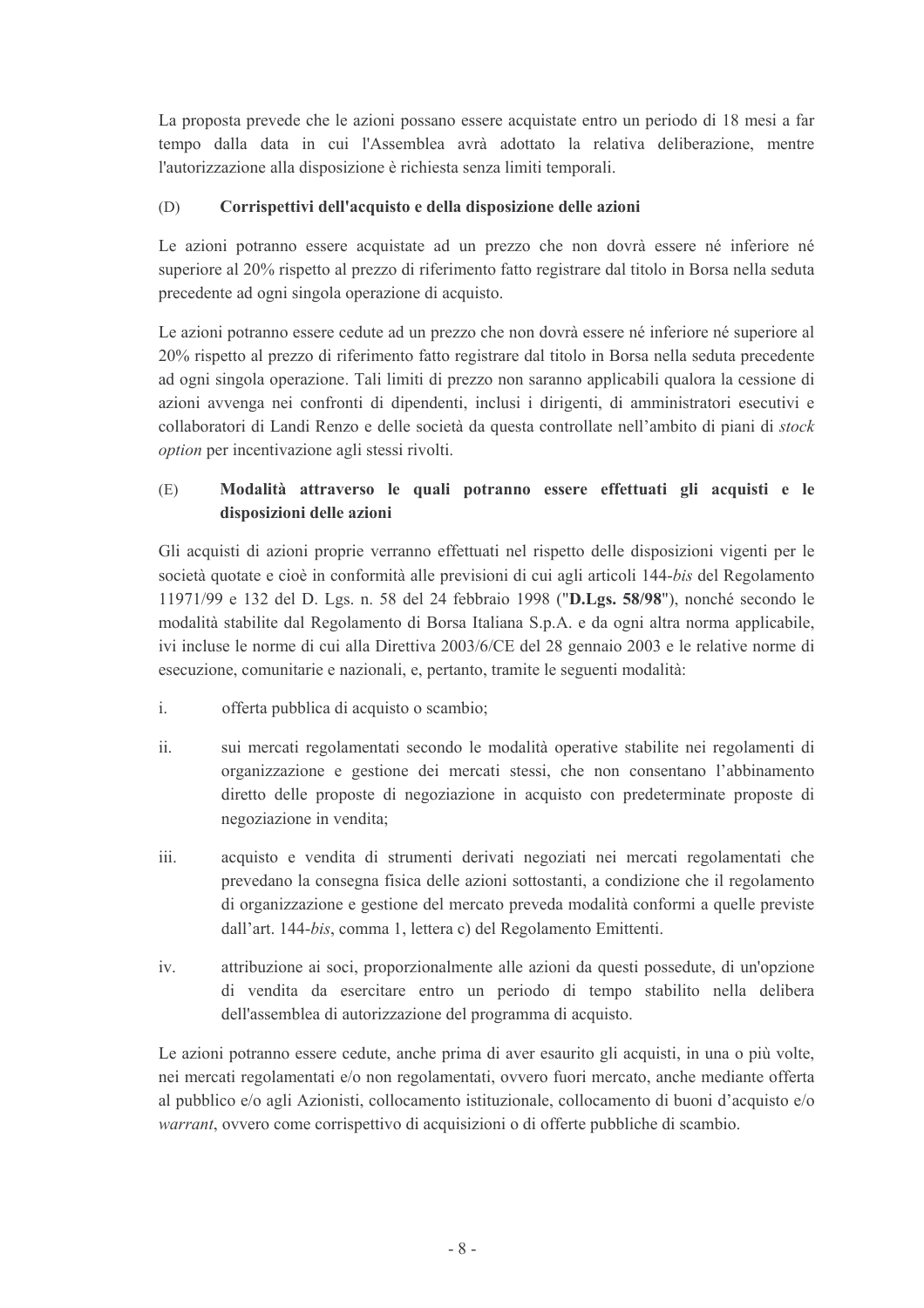A far tempo dalla data della delibera assembleare, dovrà considerarsi correlativamente revocata, per la parte non utilizzata, la delibera all'acquisto ed alla disposizione di azioni proprie adottata dall'Assemblea ordinaria degli Azionisti del 23 aprile 2008.

Tutto ciò premesso, sottoponiamo alla Vostra approvazione la seguente

## proposta di delibera

"L'Assemblea degli Azionisti di Landi Renzo S.p.A., preso atto della proposta del Consiglio di Amministrazione e tenuto conto delle disposizioni degli artt. 2357 e 2357-ter codice civile,

# delibera

- $(1)$ di revocare, a far tempo dalla data della presente deliberazione assembleare, per la parte non eseguita, la delibera relativa alla autorizzazione all'acquisto e alla disposizione di azioni proprie adottata dall'Assemblea ordinaria degli Azionisti del 23 aprile 2008;
- di autorizzare il Consiglio di Amministrazione, ai sensi e per gli effetti dell'articolo 2357  $(2)$ del codice civile, all'acquisto di azioni proprie della Società, per il quantitativo, al prezzo, nei termini e con le modalità di seguito riportate:
	- l'acquisto potrà essere effettuato in una o più volte, entro 18 mesi dalla data della deliberazione assembleare nei limiti delle riserve disponibili e degli utili distribuibili risultanti dall'ultimo bilancio approvato e saranno contabilizzati nel rispetto delle disposizioni di legge e dei principi contabili applicabili;
	- il prezzo di acquisto di ciascuna azione non dovrà essere né inferiore né superiore al 20% rispetto al prezzo di riferimento fatto registrare dal titolo in Borsa nella seduta precedente ad ogni singola operazione:
	- il numero massimo delle azioni acquistate non potrà avere un valore nominale complessivo, incluse le eventuali azioni possedute dalle società controllate, eccedente la decima parte del capitale sociale;
	- gli acquisti di azioni proprie verranno effettuati nel rispetto delle disposizioni vigenti per le società quotate e cioè in conformità alle previsioni di cui agli articoli 144-bis del Regolamento 11971/99, 132 del D. Lgs. 58/98, nonché secondo le modalità stabilite dal regolamento di Borsa e di ogni altra norma applicabile ivi incluse le norme di cui alla Direttiva 2003/6/CE del 28 gennaio 2003 e le relative norme di esecuzione, comunitarie e nazionali e, pertanto, tramite le seguenti modalità:
		- $\mathbf{i}$ . offerta pubblica di acquisto o scambio;
		- $\ddot{\mathbf{i}}$ sui mercati regolamentati secondo le modalità operative stabilite nei regolamenti di organizzazione e gestione dei mercati stessi, che non consentano l'abbinamento diretto delle proposte di negoziazione in acquisto con predeterminate proposte di negoziazione in vendita;
		- iii. acquisto e vendita di strumenti derivati negoziati nei mercati regolamentati che prevedano la consegna fisica delle azioni sottostanti, a condizione che il regolamento di organizzazione e gestione del mercato preveda modalità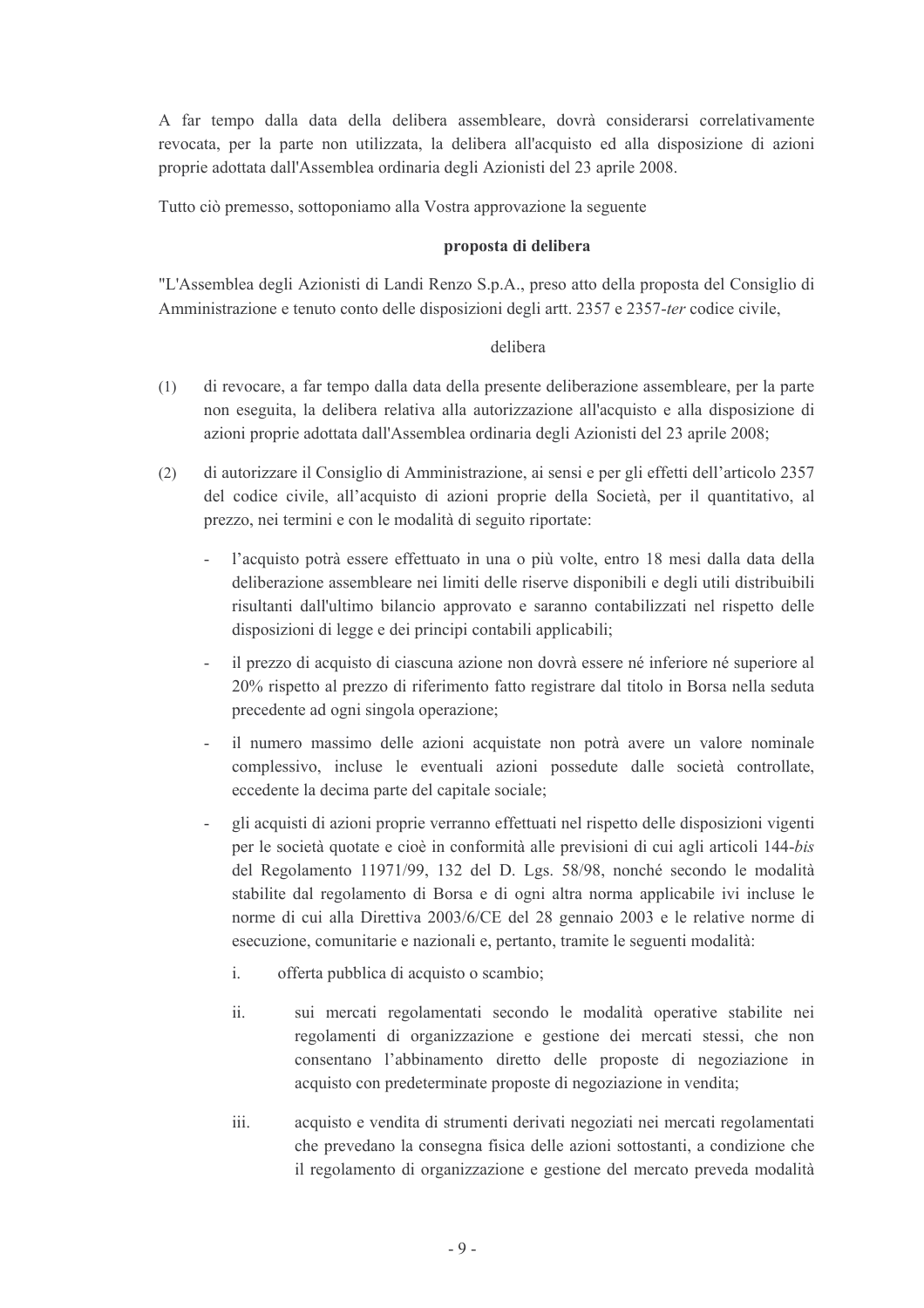conformi a quelle previste dall'art. 144-bis, comma 1, lettera c) del Regolamento Emittenti.

- attribuzione ai soci, proporzionalmente alle azioni da questi possedute, di  $iv_{i}$ un'opzione di vendita da esercitare entro un periodo di tempo stabilito nella delibera dell'assemblea di autorizzazione del programma di acquisto;
- di effettuare, ai sensi dell'art. 2357-ter, terzo comma, codice civile, ogni registrazione  $(3)$ contabile necessaria o opportuna, in relazione alle operazioni sulle azioni proprie, nell'osservanza delle disposizioni di legge vigenti e degli applicabili principi contabili:
- $(4)$ di autorizzare il Consiglio di Amministrazione, ai sensi dell'art. 2357-ter, primo comma, codice civile, a disporre in tutto e/o in parte, senza limiti di tempo, delle azioni proprie acquistate anche prima di aver esaurito gli acquisti; le azioni potranno essere cedute in una o più volte, anche mediante offerta al pubblico e/o agli Azionisti, nei mercati regolamentati e/o non regolamentati, ovvero fuori mercato, anche mediante offerta al pubblico e/o agli Azionisti, collocamento istituzionale, collocamento di buoni d'acquisto e/o warrant, ovvero come corrispettivo di acquisizioni o di offerte pubbliche di scambio ad un prezzo che non dovrà essere né inferiore né superiore al 20% rispetto al prezzo di riferimento fatto registrare dal titolo in Borsa nella seduta precedente ad ogni singola operazione. Tali limiti di prezzo non saranno applicabili qualora la cessione di azioni avvenga nei confronti di dipendenti, inclusi i dirigenti, di amministratori esecutivi e collaboratori di Landi Renzo e delle società da questa controllate nell'ambito di piani di stock option per incentivazione agli stessi rivolti;
- $(5)$ di conferire al Consiglio di Amministrazione, e per esso al suo Amministratore Delegato, ogni potere occorrente per effettuare gli acquisti e le cessioni e comunque per dare attuazione alle deliberazioni che precedono, anche a mezzo di procuratori all'uopo nominati, ottemperando a quanto eventualmente richiesto dalle autorità competenti."

\* \* \*

Cavriago, 9 Aprile 2009

Il Presidente del Consiglio di Amministrazione

Giovannina Domenichini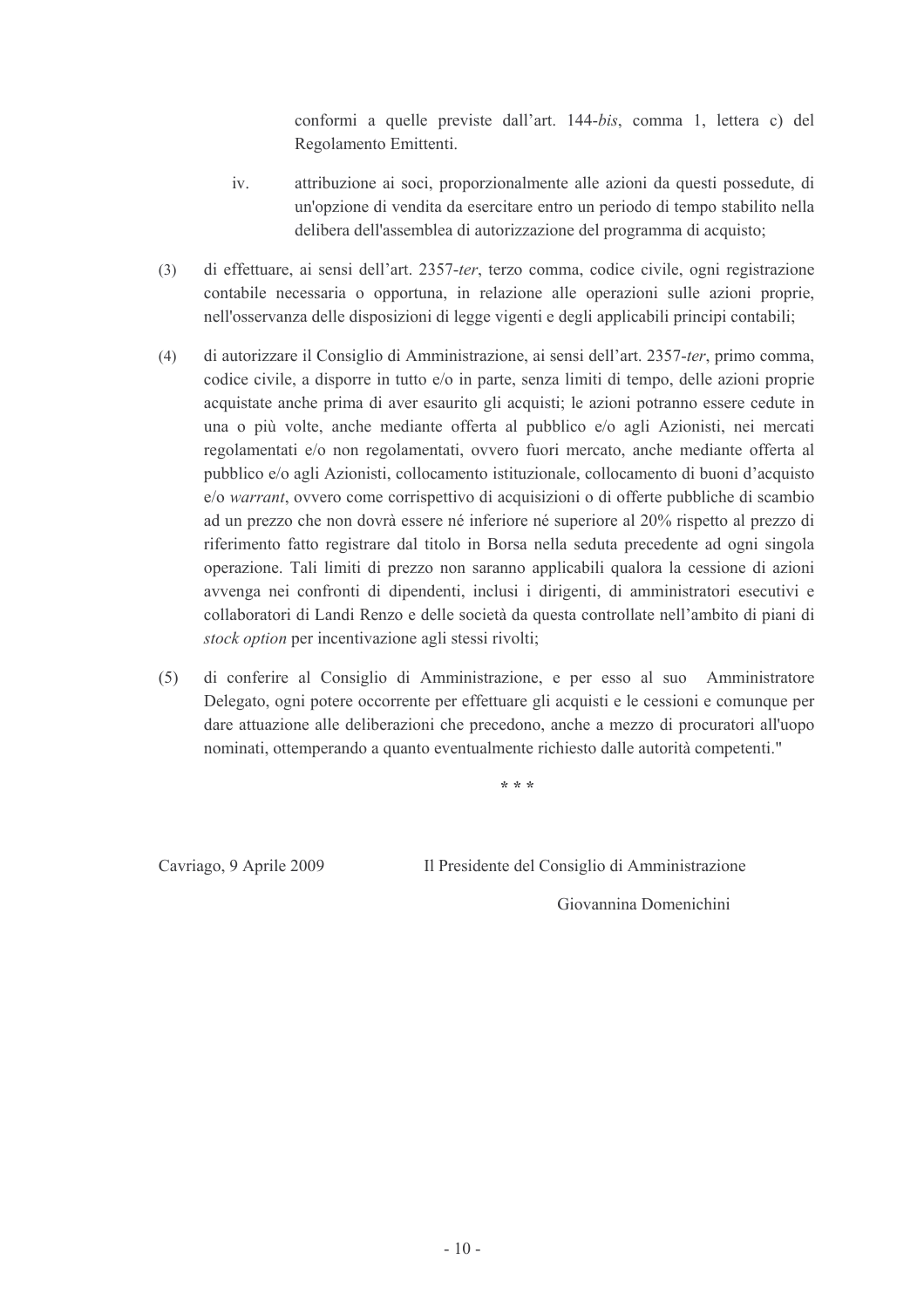Allegato 1

## **CURRICULUM VITAE**

## **Claudio Carnevale**

Nato a Nole Canavese (TO) il 5 aprile 1961.

Laureato in **Ingegneria Elettronica al Politecnico di Torino** con specializzazione in Controlli Automatici. Iscritto all' ordine degli Ingegneri della Provincia di Torino (7158V dal 1993)

Studi:

Ha frequentato MBA su temi finanziari, tecnologia, processi industriali, marketing nel 1988 presso ISVOR Fiat.

Ha avuto rapporti di lavoro attraverso workshops, seminari e casi applicativi automotive sviluppati congiuntamente con i più referenziati esperti (Hollot, Barmish, Dahleh, Davison, Fan, Kargonekaar, Petersen, Dovie) ed università (Wisconsin University, Caltech, MIT, Stanford ecc) nel controllo moderno.

Ha frequentato dal 1990 al 1994 summer sessions presso l'MIT (Massachusetts Institute of Technology) partecipando a corsi su Controllo Multivariabile e Identificazione Sistemi con filtri di Kalman.

Ha frequentato nel 1991 corso post laurea presso il Politecnico di Milano sull'utilizzo e la teoria Filtro di Kalman Lineare ed esteso.

Nell'ambito del sua attività di responsabile di un gruppo di ricerca presso il Centro Ricerche FIAT (1988-1996) ha sviluppato progetti e prodotti unitamente all gestione di un gruppo di 15 persone nell' ambito automotive su:

- Tecniche di controllo moderno applicate al controllo motore (controllo del minimo, controllo dei transitori motore, controllo lambda, diagnosi OBD2 e EOBD, controllo della detonazione, sistemi di diagnosi per sistemi diesel common rail)
- Tecniche di controllo moderno applicate al controllo del veicolo (controllo di in sistema a 4 ruote sterzanti, controllo delle sospensioni attive, controllo della sterzatura automatica di un veicolo per seguire una definita traiettoria, controllo sospensioni motore, controllo del rumore all'interno dell'abitacolo, ecc...)

Brevetti Internazionali derivanti dalle attività prima citate sono:

- Adaptive electronic injection fuel delivery control system nel 1991
- Electronic injection fuel delivery control system nel 1991
- Model based transient compensation nel 1994
- Electronic gas concentration control system nel 1994
- OBD2 diagnostic of lambda sensors nel 1994
- System to monitor the efficiency on a catalytic converter, in particular for motor vehicles nel 1994
- OBD2 diagnostic of the downstream lambda sensor nel 1995
- Articoli e Pubblicazioni derivanti dalle attività prima citate sono:
	- Idle speed control with Hinf technique presentato al Congresso SAE di Detroit nel 1993.
	- A/F control with Sliding Mode technique presentato al Congresso SAE di Detroit nel 1995.

Nell'ambito del sua attività di responsabile di un gruppo di ricerca e sviluppo presso SAGEM SA, Francia (1996-1998) di 100 persone ha sviluppato progetti e prodotti nell' ambito automotive su:

- · Sviluppo di sistemi controllo motore torque based e ad iniezione diretta.
	- Controllo del titolo cilindro per cilindro in un sistema dotato di sonda ad ossigeno lineare

Brevetti Internazionali derivanti dalle attività prima citate sono:

- Cylinder by Cylinder A/F control nel 1998
- Air Torque control using the the inversion of the intake manifold dynamic (99Model based transient compensation nel 1999

Articoli e Pubblicazioni derivanti dalle attività prima citate sono:

• Cylinder by Cylinder A/F control for a GDI System presentato al Congresso SAE di Detroit nel 1998.

Presso SAGEM SA, Francia dal 1998 al 2000 ha ricoperto l'incarico di direttore di linea di business Sistemi di Controllo Motore avendo apportato all'area fatturato per oltre 100 M€